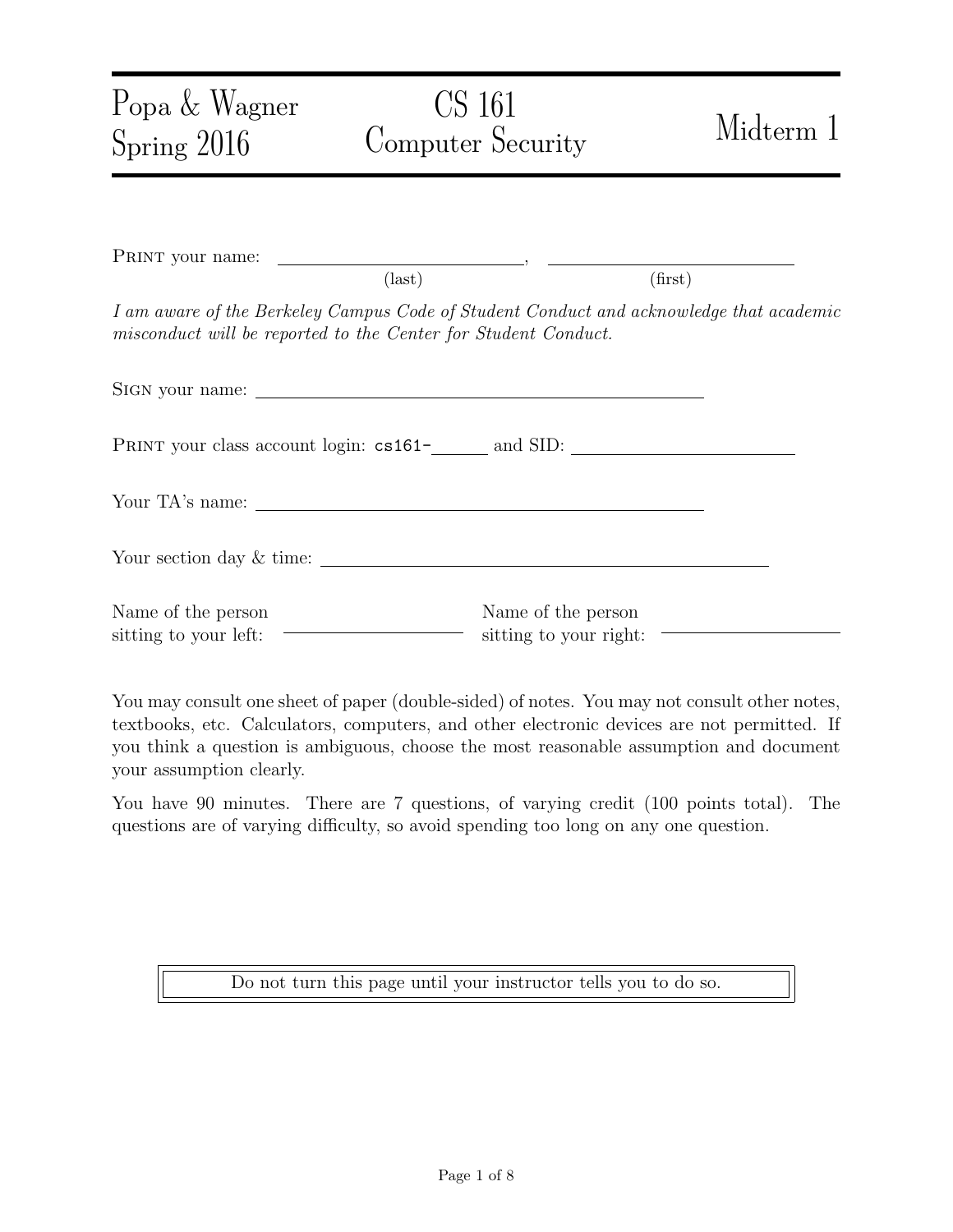### Problem 1 True or False, and Fill-me-in (12 points)

In parts (a) and (b), circle True or False. In parts  $(c)$ , fill in the blank. Do not justify your answer.

- (a) True or False: A problem with iframes is that if a user visits an attacker's website, that website could load a bank website inside <iframe> tags and read sensitive data from this website.
- (b) True or False: A site that implements and requires a hidden validation token in a form value for requests, in addition to authentication cookies, but is vulnerable to XSS attacks, is safe from CSRF attacks.
- (c) Consider the following setup: an operating system has access to sensitive files, a sandbox runs on top of the operating system, and a potentially-compromised application runs inside the sandbox. The sandbox does not allow the application to access any local files.

In preventing an attacker from gaining access to the sensitive files, the minimum trusted code base is

(d) An attacker tries to mount an XSS attack on a forum application. He inserts the string below into a comments form and clicks submit.

|                                                          | Type your comment here: |
|----------------------------------------------------------|-------------------------|
| <script> document.write("You were attacked!"); </script> |                         |
| <b>SUBMIT</b>                                            |                         |

can see every comment including this one. it stores them in a database. Alice comes to this forum and visits a page where she The web server correctly escapes all inputs it receives using HTML escaping, then

Write down the exact string Alice will see in her browser when she views the attacker's comment.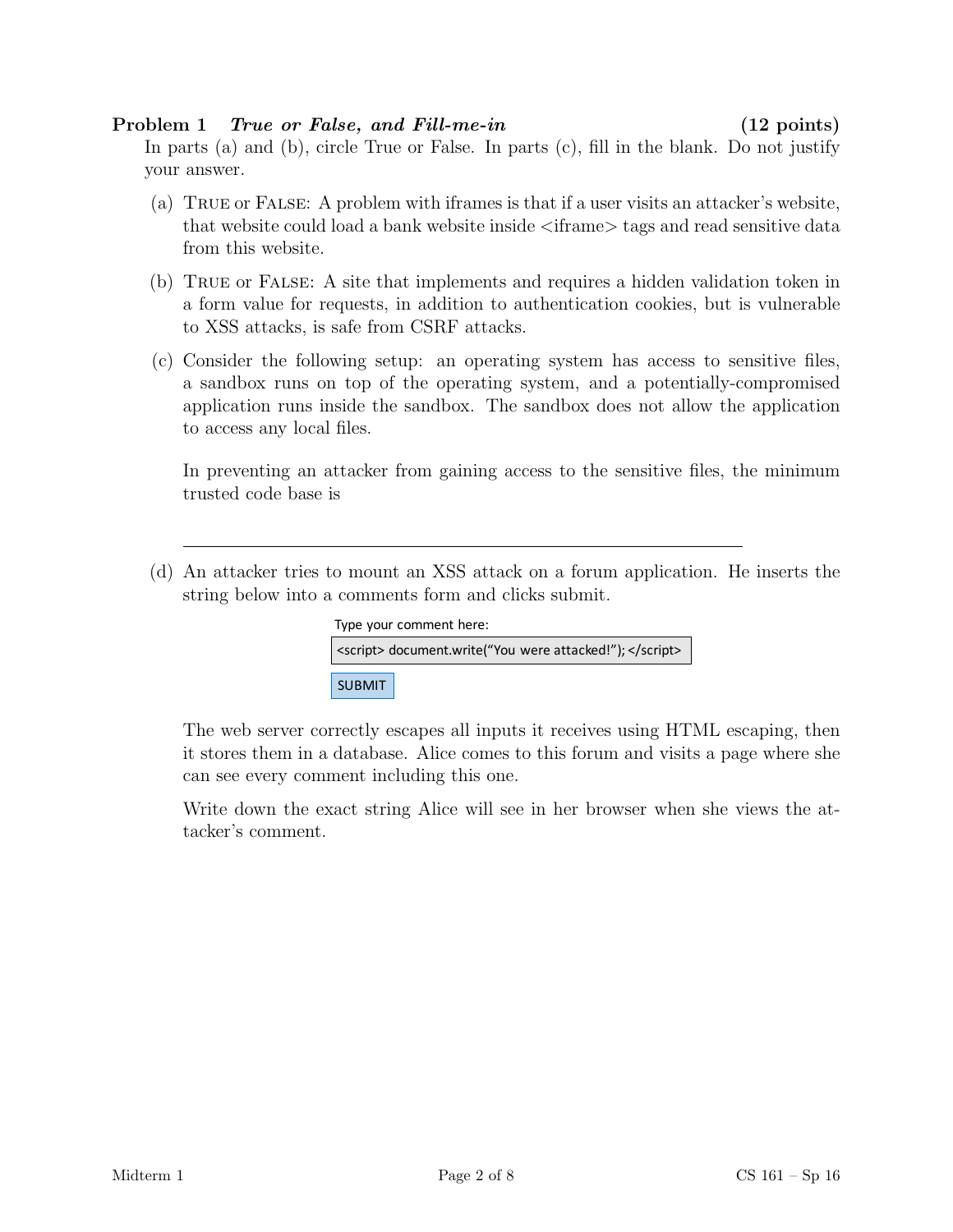### Problem 2 *Multiple choice* (12 points)

(a) When you pay for something online using PayPal, the PayPal checkout form that shows the price and asks for your PayPal login always appears on its own page, never embedded in an iframe on the seller's checkout page. What threat is this defending against? Circle the best answer.

| XSS                    | <b>INTEGER OVERFLOW</b> |
|------------------------|-------------------------|
| <b>CSRF</b>            | <b>SQL INJECTION</b>    |
| <b>CLICKJACKING</b>    | SAME-ORIGIN POLICY      |
| <b>BUFFER OVERRUNS</b> | DRIVE-BY MALWARE        |
| NONE OF THE ABOVE      |                         |

(b) NinjaCourses.com is written in Python. Sheryl decides to rewrite it in C, ensuring her re-implementation behaves the same. Assuming Sheryl tries to make her C implementation have the same functionality as the Python implementation, what new security threats might Sheryl's C code face that aren't equally applicable to the original Python code? Circle all that apply.

| XSS <sup>.</sup>             | <b>CSRF</b>               |
|------------------------------|---------------------------|
| <b>CLICKJACKING</b>          | <b>BUFFER OVERRUNS</b>    |
| <b>PHISHING</b>              | <b>SQL INJECTION</b>      |
| SEPARATION OF RESPONSIBILITY | TWO-FACTOR AUTHENTICATION |
| NONE OF THE ABOVE            |                           |

(c) After finishing her C code, Sheryl does CS 161's project 1 and learns for the first time about the ret2esp technique. Which of the following provides a complete defense against ret2esp attacks? Circle all that apply.

| NON-EXECUTABLE STACK              | <b>REFERER VALIDATION</b> |
|-----------------------------------|---------------------------|
| CONTENT SECURITY POLICY (CSP)     | SAME-ORIGIN POLICY        |
| MEMORY-SAFE PROGRAMMING LANGUAGES | LEAST PRIVILEGE           |
| PREPARED STATEMENTS               | TWO-FACTOR AUTHENTICATION |
| NONE OF THE ABOVE                 |                           |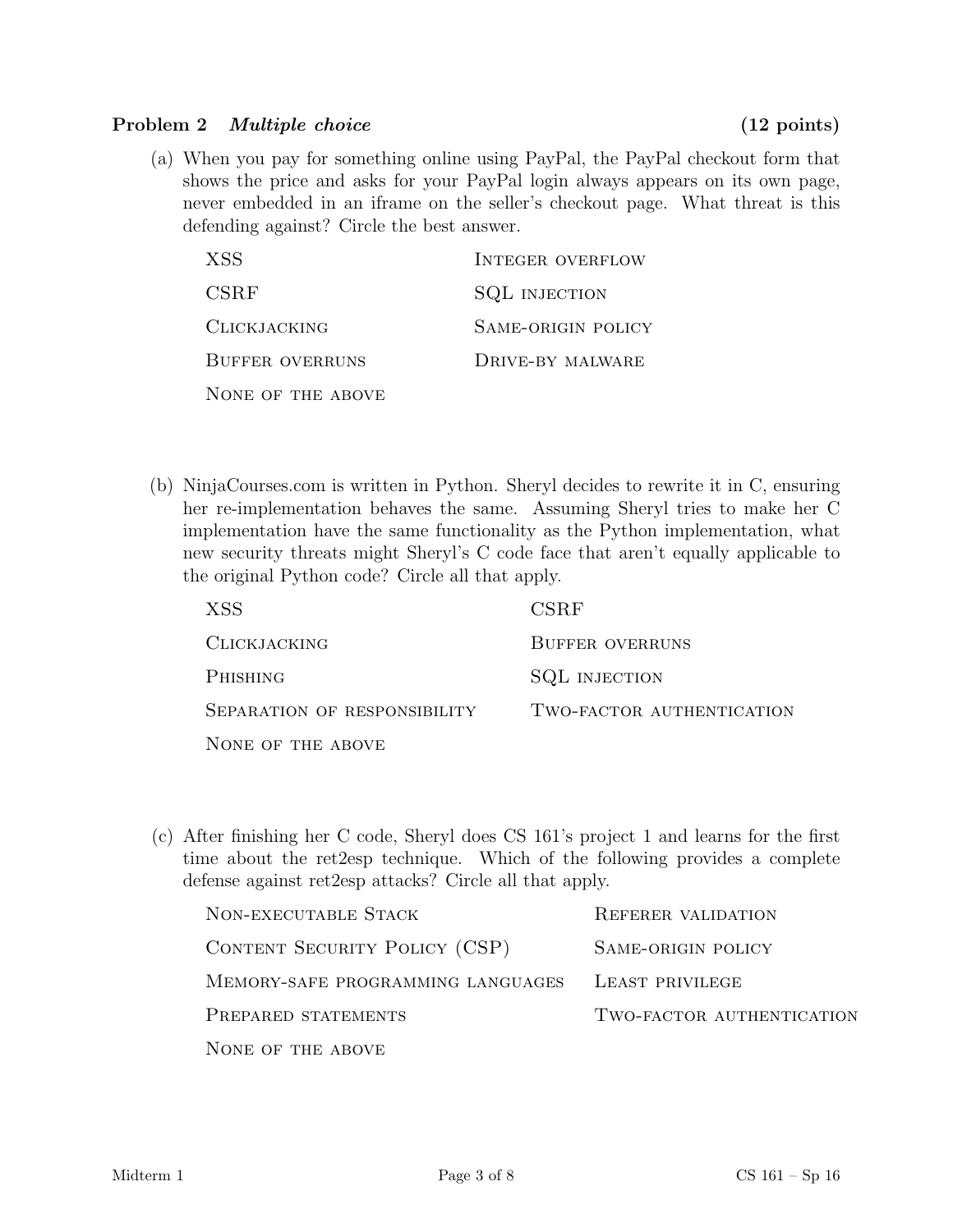## Problem 3 Web security (15 points)

Patsy-Bank learned about the CSRF flaw on their site described in discussion section, and they hired a security consultant who helped them fix it by adding a random CSRF token to the sensitive /transfer request. A valid request now looks like:

```
https://patsy-bank.com/transfer?to=bob&amount=10&token=<random>
```
The CSRF token is chosen randomly, separately for each user.

Not one to give up easily, Mallory starts looking at the welcome page. She loads the following URL in her browser:

```
https://patsy-bank.com/welcome?name=<script>alert("Jackpot!");</script>
```
When this page loaded, Mallory saw an alert pop up that says "Jackpot!". She smiles, knowing she can now force other bank customers to send her money.

- (a) What kind of attack is the welcome page vulnerable to? Provide the name of the category of attack.
- (b) Mallory plans to use this vulnerability to bypass the CSRF token defense. She'll replace the alert("Jackpot!"); with some carefully chosen JavaScript. What should her JavaScript do? (Describe using at most 1–2 sentences.)

- (c) If Patsy-Bank added frame-busting code to the welcome page, would that stop this attack? Circle yes or no.
	- YES NO
- (d) Mallory wants to attack Bob, a customer of Patsy-Bank. Name one way that Mallory could try to get Bob to click on a link she constructed.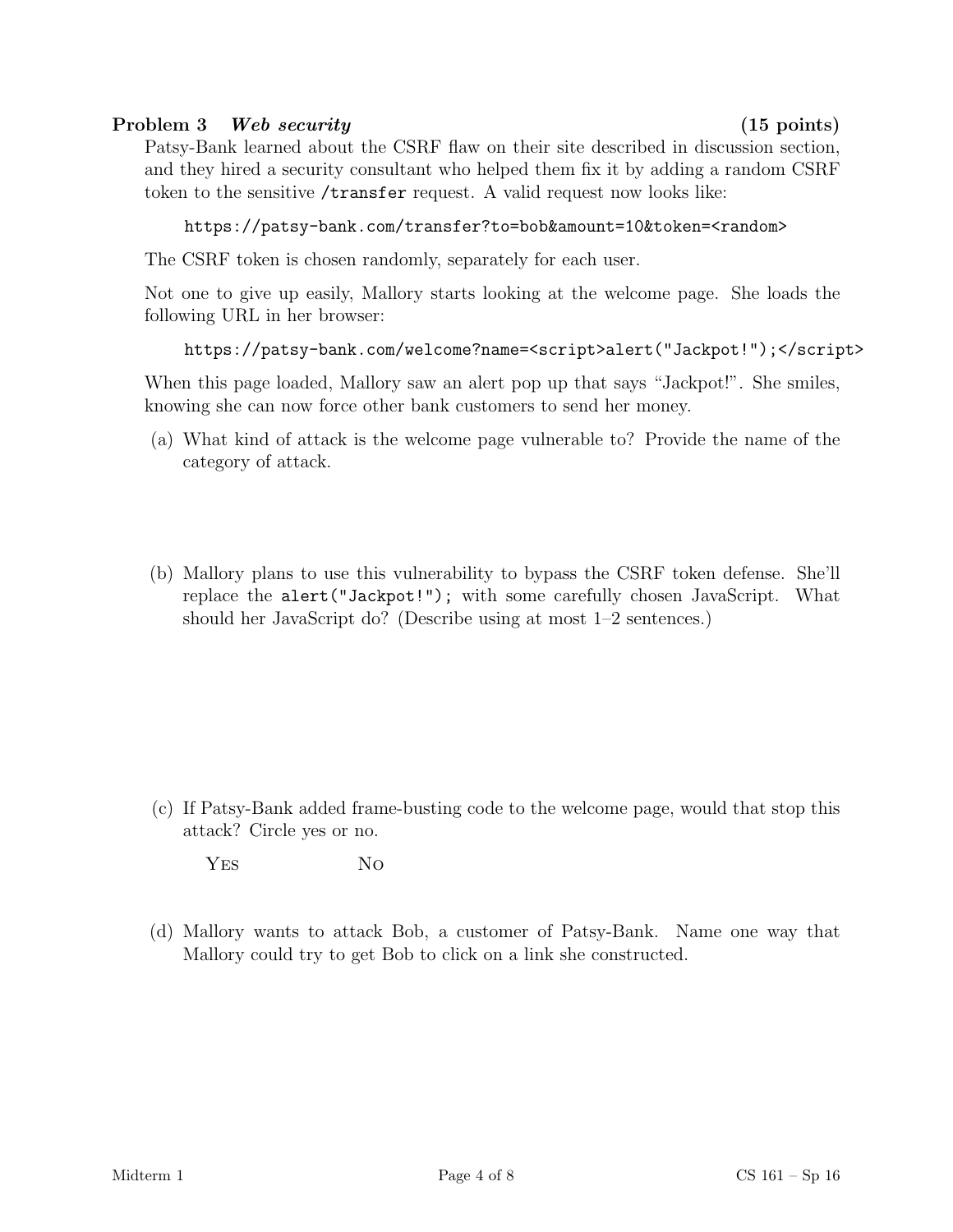## Problem 4 Evaluating defenses (16 points)

Michael is considering several ideas for defending against some of the threats we've seen in this class. For each of the following scenarios, decide whether Michael's proposed defense is secure or not (i.e., whether it is effective at defending against the named threat). Circle "Secure" or "Insecure"; if you circle "Insecure", also describe in a sentence or less how an attacker could defeat Michael's defense.

(a) Michael notices that a bank is vulnerable to CSRF attacks. To defend against CSRF, Michael proposes that the bank add a X-Frame-Options header to every page.

| <b>SECURE</b> | <b>INSECURE</b> |
|---------------|-----------------|
| Attack:       |                 |

(b) To prevent buffer overruns, Michael proposes to allocate all buffers on the heap. In other words, even if a buffer is declared as a local variable, Michael proposes that the compiler should insert a call to malloc() to allocate space for the buffer, and free the buffer when the function returns.

| <b>SECURE</b> | <b>INSECURE</b> |
|---------------|-----------------|
| Attack:       |                 |

(c) To prevent phishers from using homeographic attacks using internationalized characters (e.g., paypal.com, where the first p is in Cyrillic), Michael proposes that browsers should allow only the characters A-Za-z0-9\_-. to appear in the domain name of a URL; if the domain name contains any other characters, the browser should refuse to load the URL.

| <b>SECURE</b> | INSECURE |
|---------------|----------|
| Attack:       |          |

(d) To prevent session fixation attacks, Michael proposes to use 256-bit session IDs, where the first 128 bits are chosen randomly for each session, and the last 128 bits are a secret value that is specific to the server but the same for all sessions with that server.

(As a reminder, session fixation attacks apply to sites that accept a session ID in the URL and set a session cookie with the same value.)

SECURE INSECURE Attack: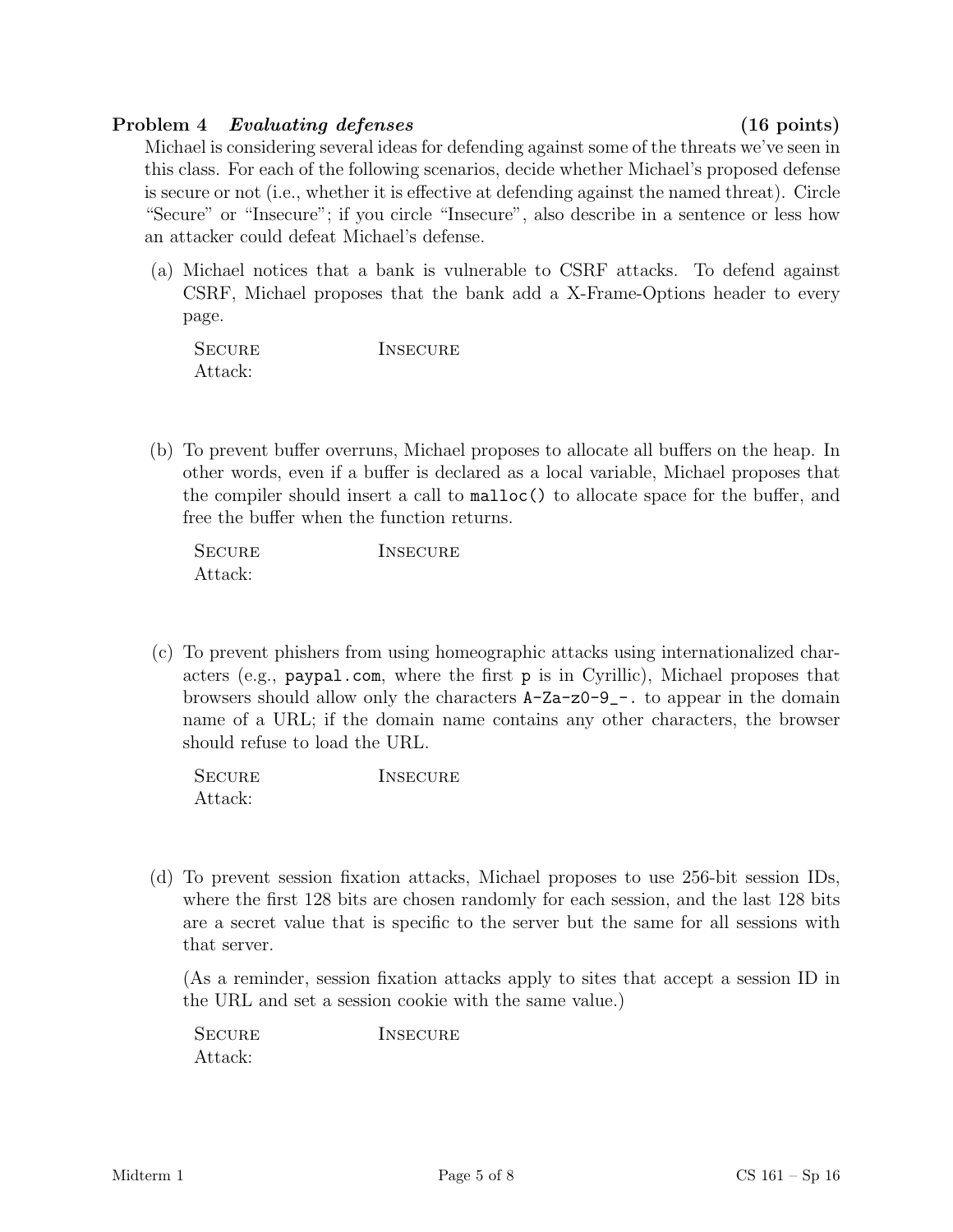# Problem 5 Reasoning about memory safety (20 points)

Consider the following C code.

```
/* Requires: ??? */
void shuffle(int a[], int b[], size_t m, size_t n) {
    for (size_t i = 0; i < m; i++) {
        int tmp = a[i];a[i] = b[n-i];b[n-i] = tmp;}
}
```
For each of the following candidate preconditions in parts  $(a)$ – $(d)$ , answer whether that precondition is sufficient to ensure that shuffle() will be memory-safe. If it is not sufficient, also specify an example of an input that would satisfy the precondition but could cause memory-unsafe behavior.

```
(a) a != NULL & & b != NULL
```
SUFFICIENT NOT SUFFICIENT Input:

- (b) a != NULL && b != NULL && m == 0 && n == 0 SUFFICIENT NOT SUFFICIENT Input:
- (c) a != NULL && b != NULL && m == n SUFFICIENT NOT SUFFICIENT Input:
- (d) a != NULL && b != NULL && m < size(a) && n < size(b) SUFFICIENT NOT SUFFICIENT Input:
- (e) Suggest a better precondition. Your precondition should be sufficient to ensure that shuffle() is memory-safe, and be as general as possible. Don't worry about what shuffle() is trying to accomplish; it just needs to be memory-safe.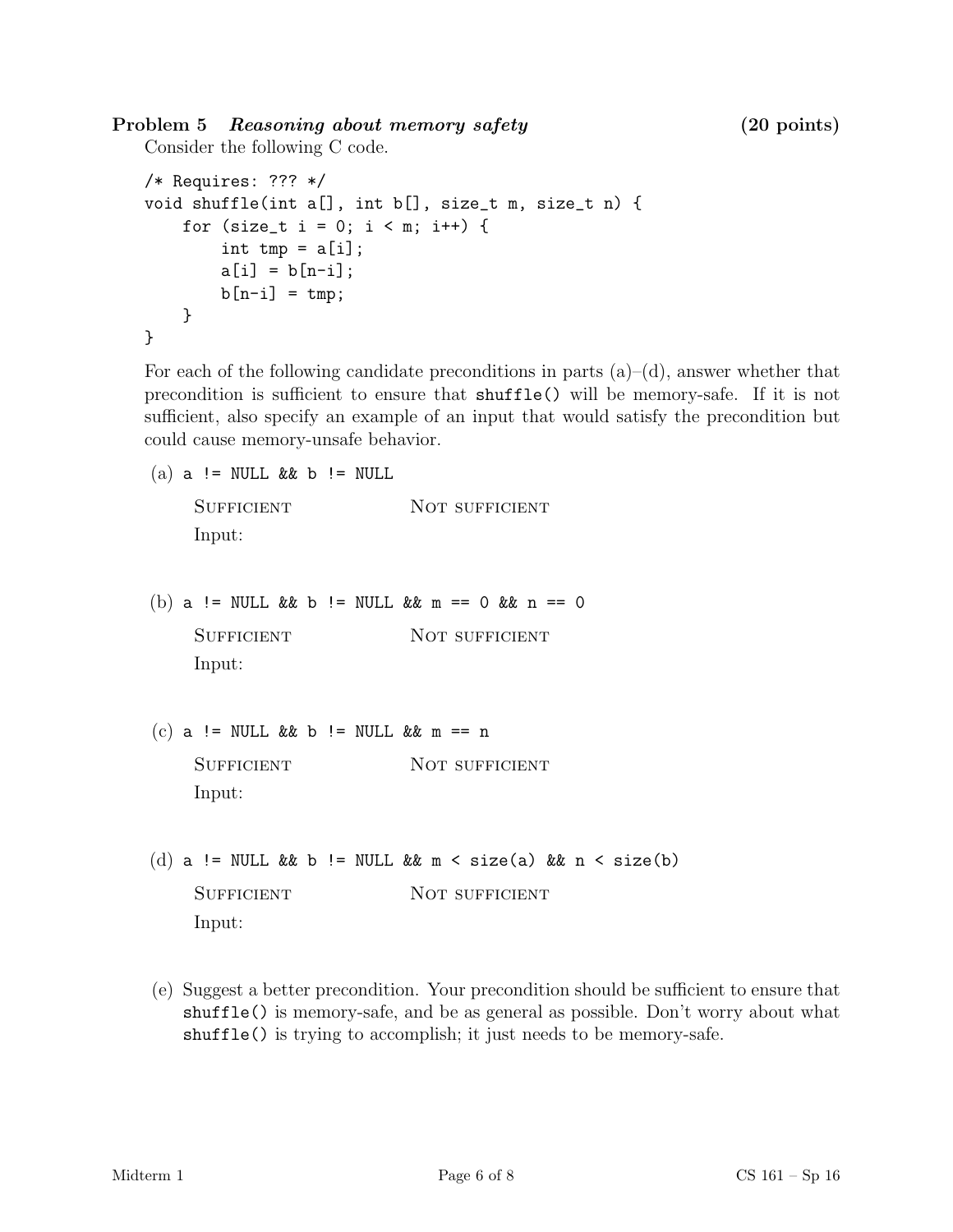### Problem 6 Secure design and implementation (14 points)

(a) Blackbeard decides to set up his own course scheduling site, PirateCourses.com. To manage this machine remotely, he installs a SSH server on it. He discovers that the version of SSH he is running is vulnerable to a buffer overflow exploit, but he's too lazy to upgrade. Instead, he configures the SSH daemon to run on a custom port, 5467. However, when he logs in a week later, he finds all his data gone. What security principle did he ignore?

(b) Blackbeard fixes this, and his website is now flourishing. He hires Alice to implement tagging, so users can add tags to courses and search for courses by tag. For instance, when a user searches for the tag easy\_exams, the following page is loaded:

```
http://www.piratecourses.com/?query=easy_exams
```
That page contains a list of all courses with the easy\_exams tag.

Unfortunately, Alice doesn't know how to write secure code. Crabby the crab searches for the tag courses that are easy to'; drop table users  $-$  and suddenly none of the PirateCourses users can log in any more. What kind of vulnerability was this?

(c) Name two different reasonable techniques that Alice could have used that each would have prevented the vulnerability in part (b).

Defense 1:

Defense 2: